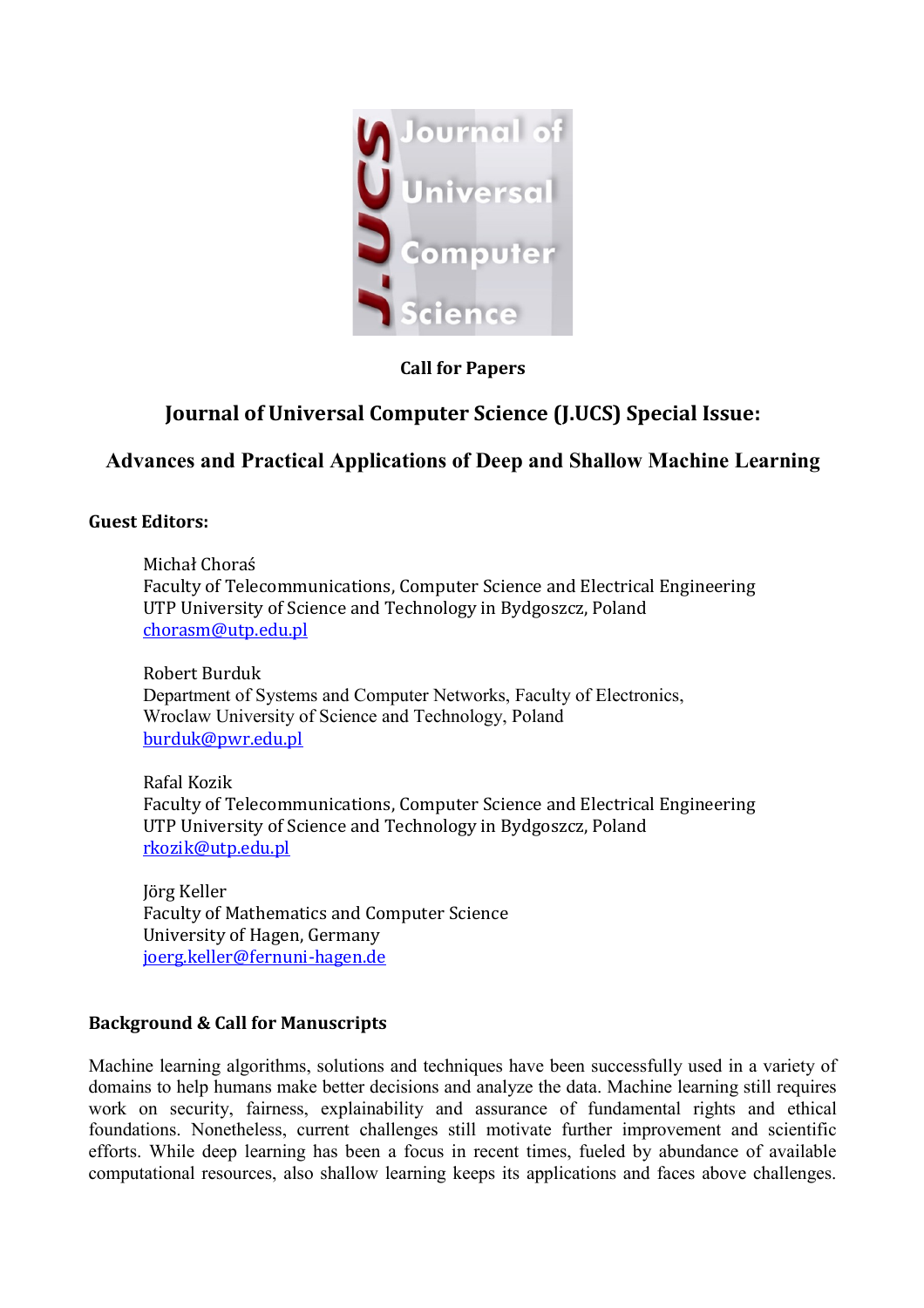Therefore machine learning in both flavors and its practical applications are a key, important and common topics discussed at IP&C, CORES and ACS conferences which decided to held a joint multi-congress in 2021, and also organize this special issue.

Therefore, the special issue intends to cover recent solutions to the abovementioned problems, novel methods and algorithms, advances, challenges, as well as practical applications of machine learning, especially in computer recognition systems.

We cordially invite prospective authors to submit original papers on the following topics (list is not exhaustive):

- Machine learning methods applied to image processing, networks, language processing and other novel applications
- Biometric human identification
- Machine learning for image processing and telecommunications
- Deep learning and data mining applied to pattern recognition and computer recognition systems
- Bio-inspired solutions for detection, recognition and security applications
- Solutions to current emerging problems in image processing and telecommunications
- Explainability of ML solutions
- Secure and adversarial ML
- Practical applications of ML, case studies, evaluations
- ML for text processing, NLP and fake news detection
- ML applied to stream processing
- Advancements in classifiers
- Fairness in ML/AI

# **Deadlines:**

| Submission by:                        | 4th November 2021 |
|---------------------------------------|-------------------|
| Notification of authors by:           | 30th January 2022 |
| Revised submission by:                | 15th March 2022   |
| Notification about final decision by: | 30th April 2022   |

# **Submission and Evaluation Procedure**

The Journal of Universal Computer Science is a high-quality electronic publication that deals with all aspects of computer science. J.UCS has been appearing monthly since 1995 and is thus one of the oldest electronic journals with uninterrupted publication since its foundation. A number of special issues as well as the printed archive editions of the volumes are also available in print and can be ordered directly from J.UCS office.

Manuscripts must be submitted in PDF format, written in English and should not exceed 20 pages. Papers only prepared according to the JUCS's guidelines for authors and submitted online (see procedure described below) will be included in the review process. Illustrations and tables must be provided as integrated parts of the manuscript. The guidelines for authors are available at

[http://www.jucs.org/ujs/jucs/info/submissions/style\\_guide.html.](http://www.jucs.org/ujs/jucs/info/submissions/style_guide.html)